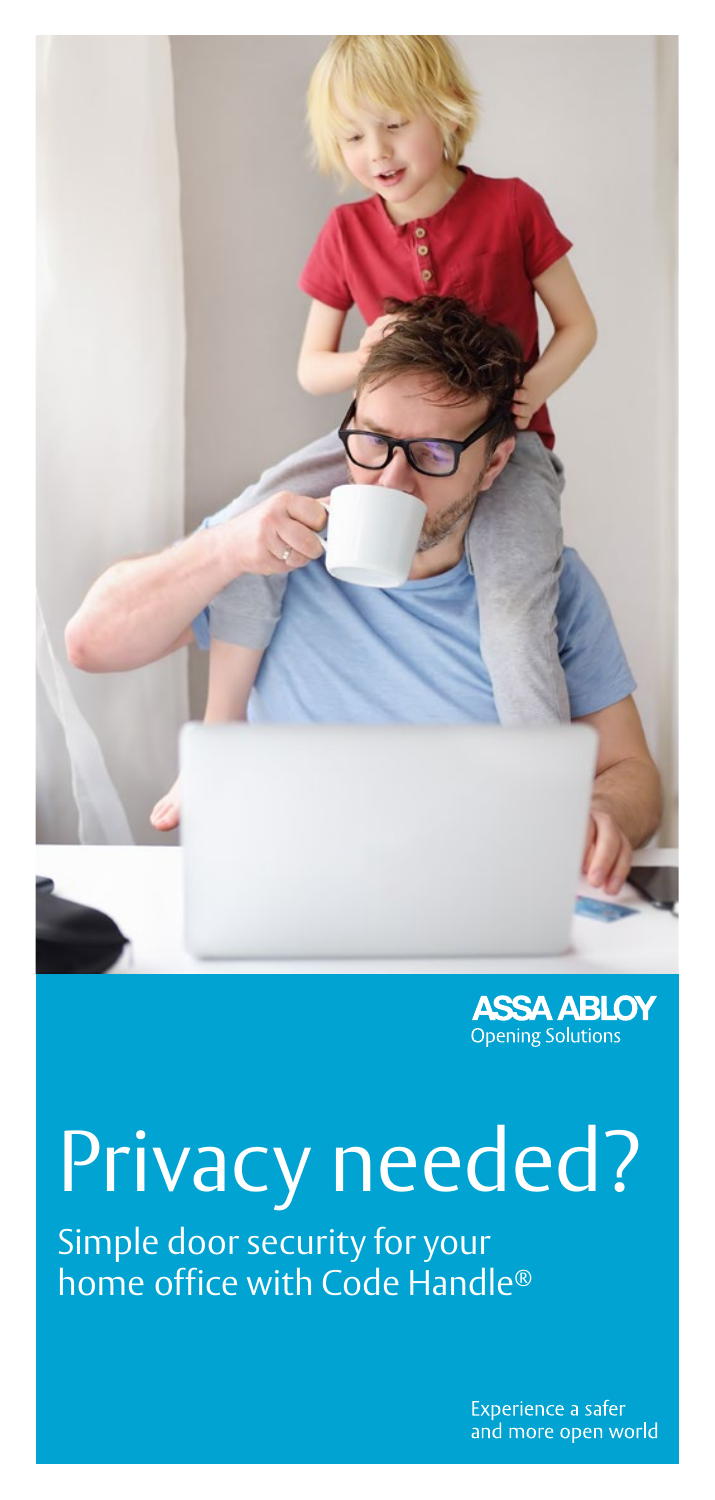

Secure your home office with an elegant Code Handle



*Put an end to unwanted disturbances with a battery-powered Code Handle PIN lock*

### **Does your new home arrangement need a security rethink?**

A Code Handle lock on your new office door puts a barrier between home and working life. It is simple to fit and even easier to use. This battery powered device takes a few minutes to install. There's no wiring or drilling, and no need for a new door or cylinder. To unlock your home office, enter a PIN code on the handle's keypad. Close the door when you leave and Code Handle locks behind you.

#### **Code Handle is already trusted everywhere private doors meet public spaces:**

at doctor's surgeries, dental treatment rooms and physiotherapy suites; retail stockrooms and school staff rooms; cafe toilets, shared office spaces and many more places. As you are working more often from home, your office room deserves a smart and simple security upgrade.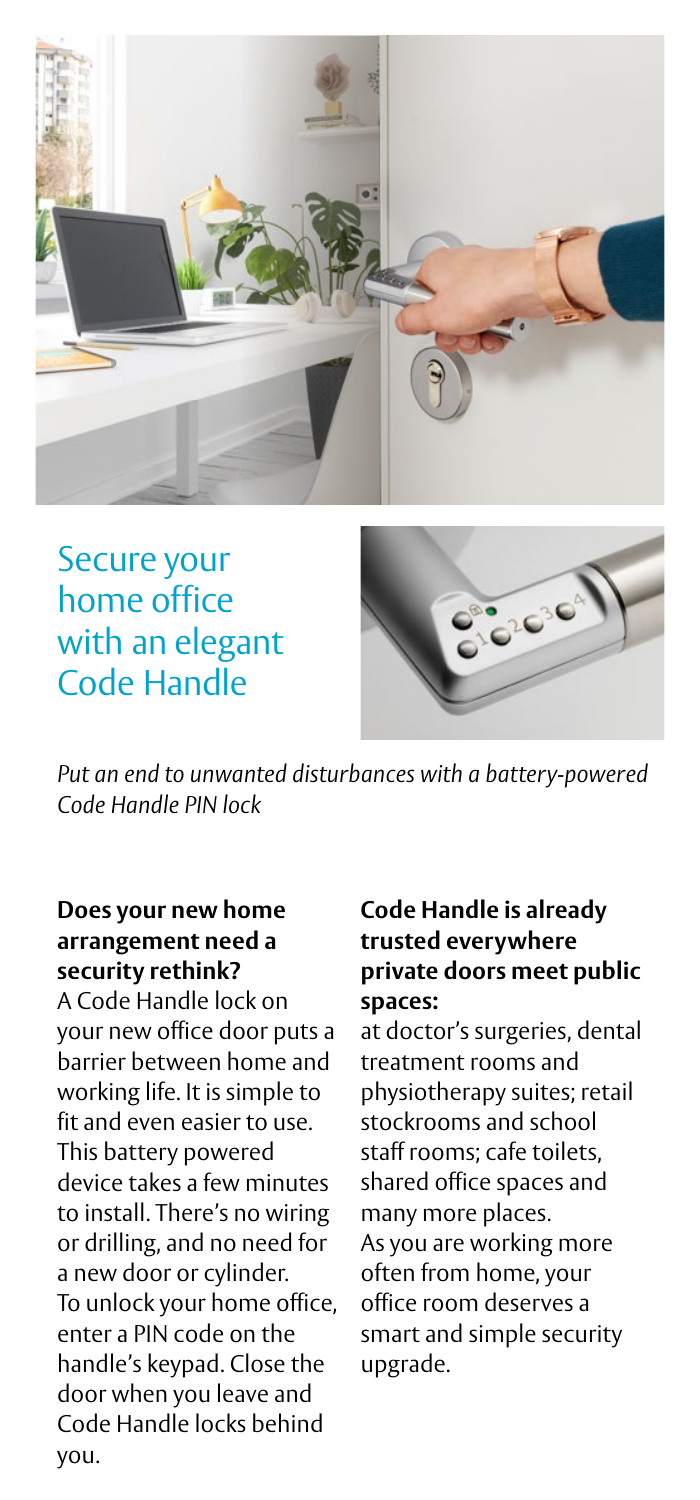

# Do not disturb?

Unexpected interruptions make a great viral video. But they might not amuse your colleagues or customers. With a Code Handle door lock on your home office, all your work calls and presentations can happen without interruption.

# Are your files safe?

Do you worry about someone seeing or damaging confidential documents, deleting a presentation, or closing a tab on your browser? A Code Handle lock fitted to your home office door keeps curious eyes out — until you let them in.

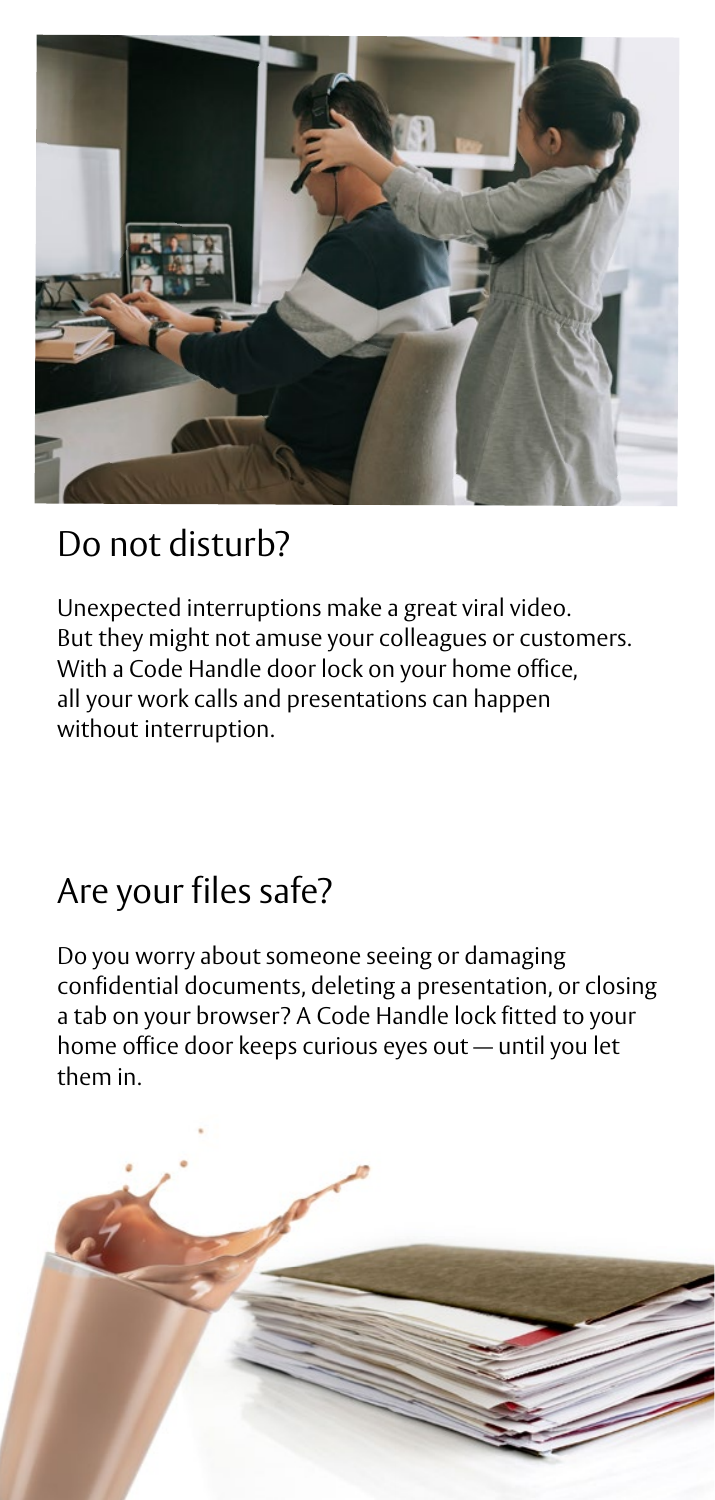## Create a proper working environment in your home

*Digital PIN security inside a modern steel and chrome handle no ugly push-button unit in sight*

# Å

**Simple** Install at almost any interior door with two screws and no specialist tools. On a study, spare room or basement, Code Handle fits perfectly



**Autolock**  PIN security locks the office. You can exit hands-free (and worry free) because Code Handle can lock automatically, when it closes behind you





#### **Convenient**

Locking is 100% keyless: Come and go with a personal PIN. Standard batteries slot inside and work for years between changes\*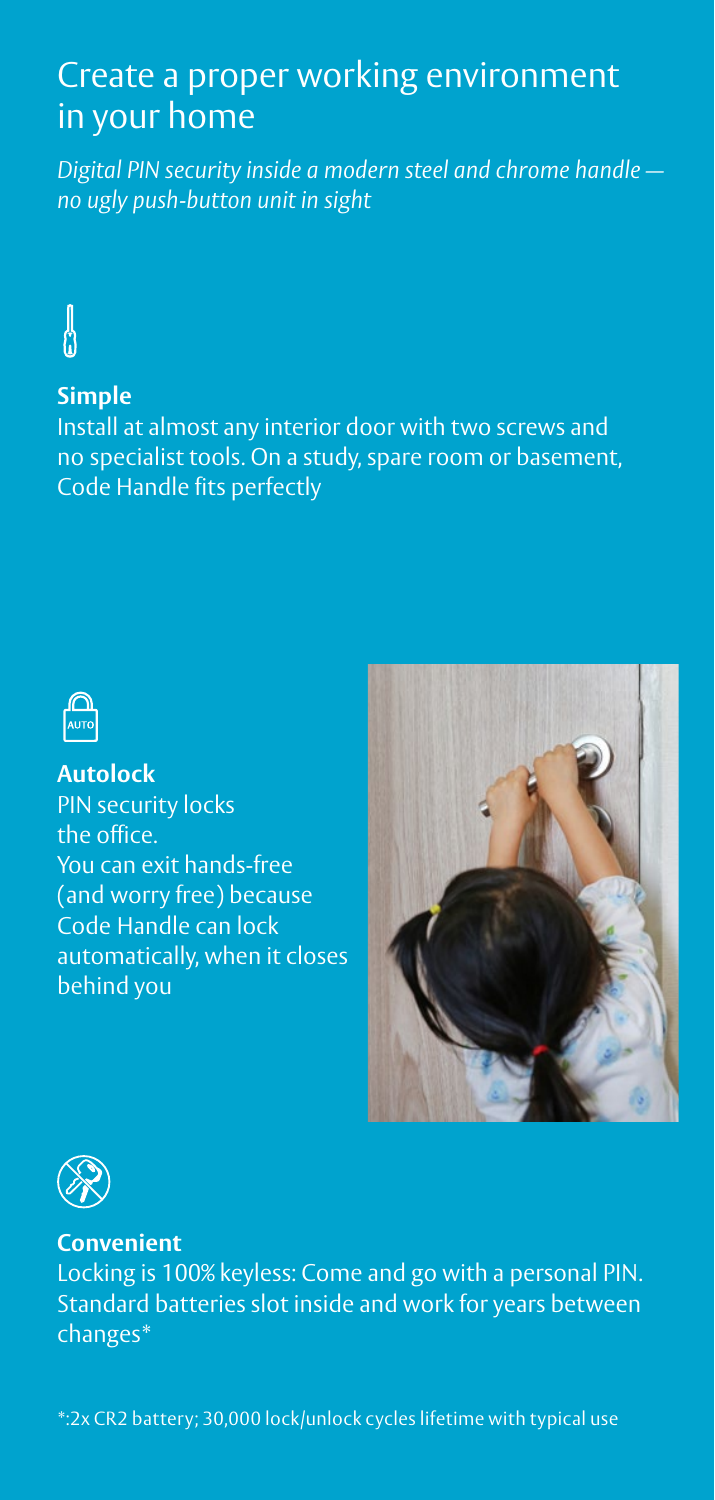

**A competition was held to see who could install a Code Handle in the quickest time and the winning entry was only 26 seconds**

### **Two screws and a few spare minutes are all you need:**

Code Handle is used in many different situations to keep private areas secure, it takes next to no time to fit. To see how, just scan the QR code and view on your<br>mobile the video



mobile the video. **Click or scan to see [the installation video](http://www.youtube.com/watch?v=GkGYsedLbiU)**